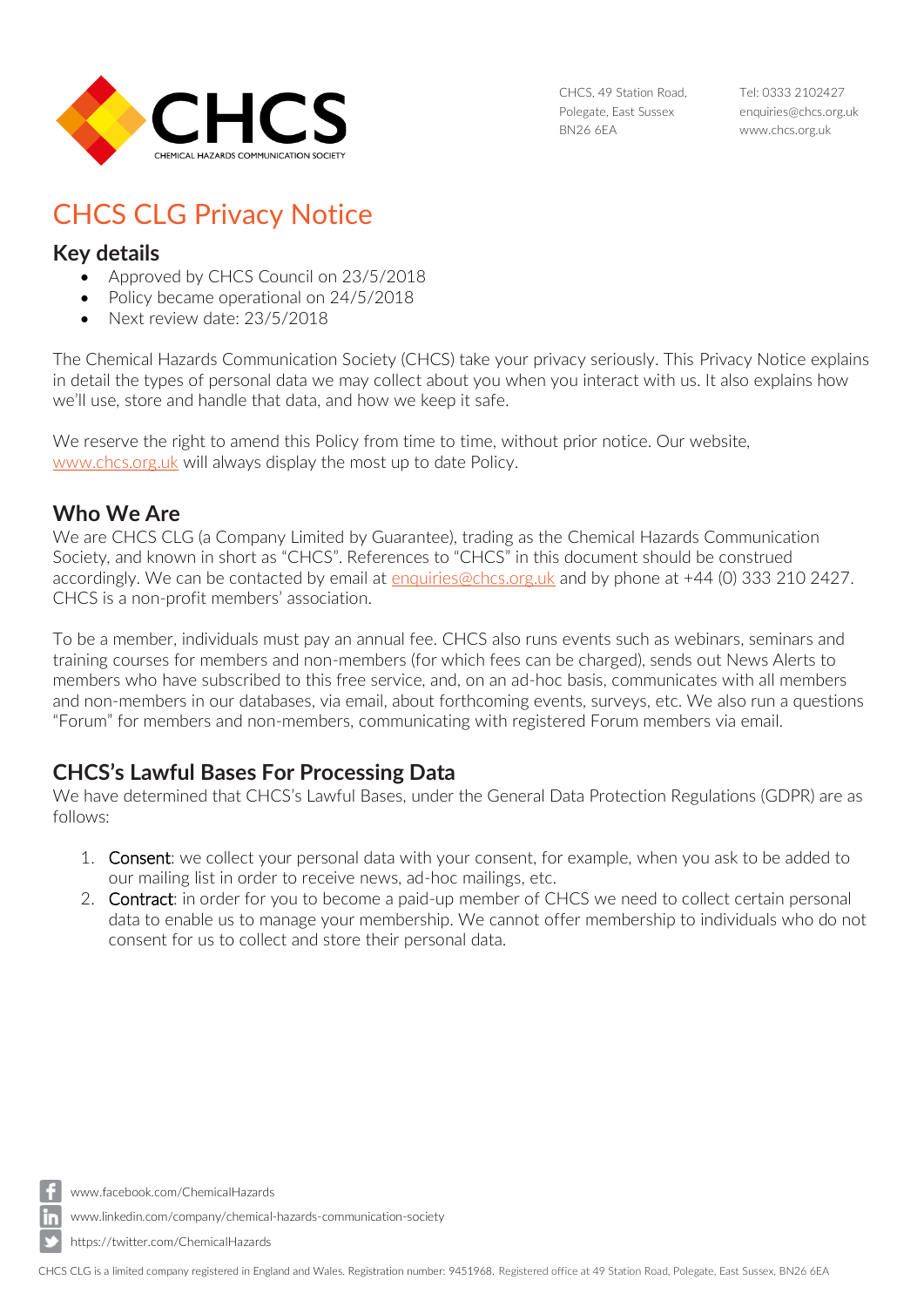

# **Why Do We Collect, Store and Process Data?**

The data we collect is kept to an absolute minimum to allow CHCS to:

- manage CHCS membership from initial registration as a new member, alert existing members of annual membership renewals and to process membership renewals when authorised to do so;
- send CHCS members and non-members information about forthcoming events, important news related to chemical hazards or any other item of information that CHCS believes will be of interest to members or registered non-members;
- send email new alerts to CHCS members who have registered for this service;
- process requests from members and non-members to register for CHCS events (seminars, webinars, our AGM, etc.) and manage their registration up to and after the events (e.g. sending Agendas, Feedback Forms, etc.).
- communicate with registered members of the CHCS Forum, via email.

## **What Data Do We Collect, Store and Process?**

CHCS collects, processes and stores data provided to it by you.

For members the data we collected is personal / company information including names, position in company, company names, email addresses, postal addresses, telephone numbers, website address, and invoicee details (where applicable): name, company name, address. We also request and store Purchase Order Numbers, where applicable.

We do not request, store or process any bank account or credit card information. We may request, store and process any bank account information, in instances where we need to make a payment to you, or investigate a missing payment from you.

For non-members who subscribe to be on our mailing list we only collect: names, position in company, company names, email addresses, postal addresses, telephone numbers and website address.

For registered Forum subscribers who are not members of CGCS we collect your name, email address, job title, company name, address and phone number.

#### **How Do We Collect Data and Where is it Stored?**

For membership and event data we collect your data via forms, containing specific fields of information via our membership & events system (members and non-members). You enter the data online, via web pages.

To register for the Forum you send us your personal data by email.

To manage these data, we use the following:

- CHCS's Membership and Event Management system a proprietary "cloud-based" system;
- CHCS's accounts system a proprietary "cloud-based" system;
- For the Forum: the CHCS Membership and Event Management System.

Occasionally a member or non-member may send us data via email which we manage and store with proprietary email.

#### **Who has Access to the Data?**

Your data is only accessible by designated members of the CHCS Council, CHCS's contracted Office Administrators and our contracted Accountants (our "Processors").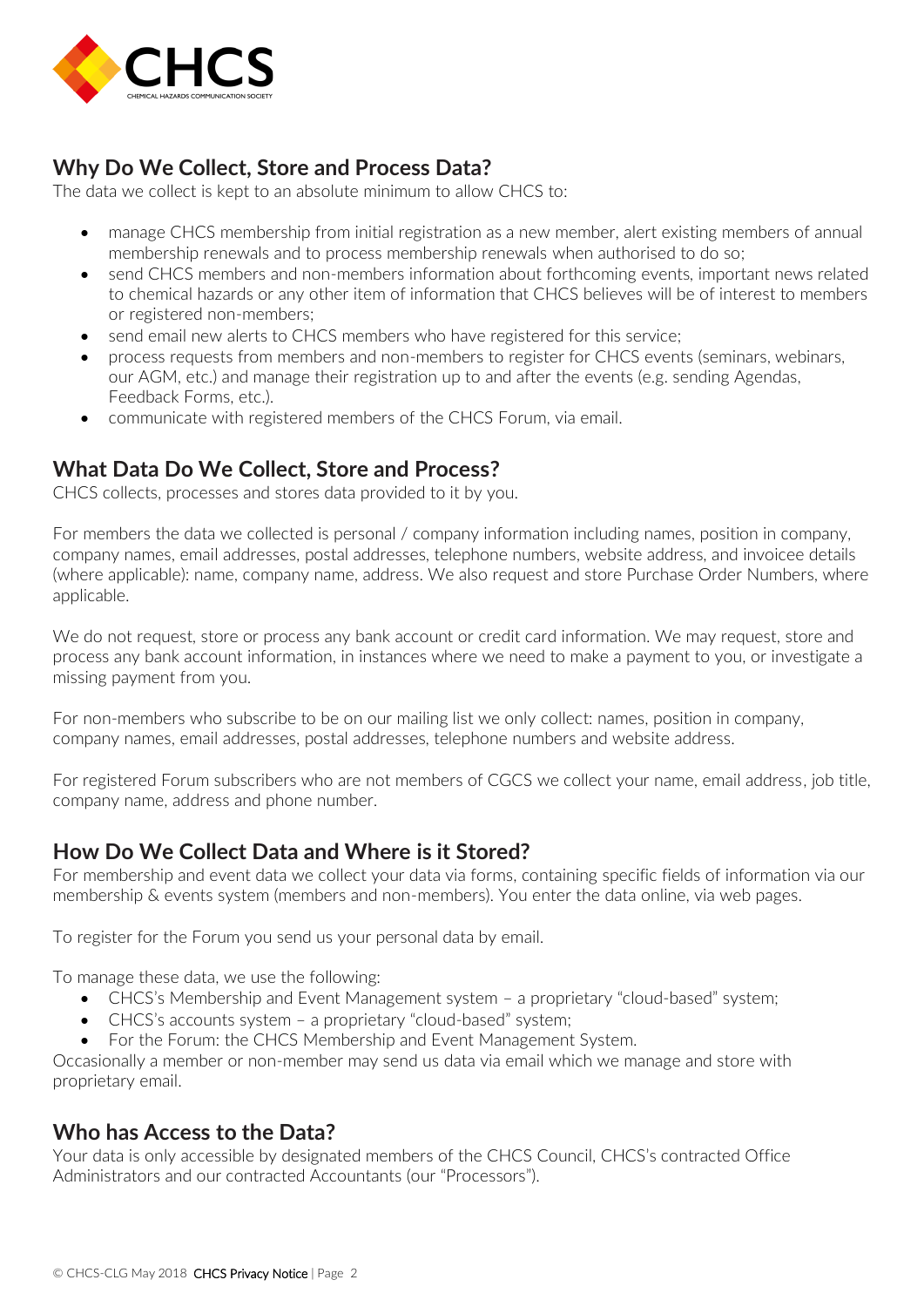

# **Will the Data Be Shared With Any Third Parties?**

Your data is never shared with any other organisation except those software systems described above.

## **How Long Do We Keep the Data?**

We only keep your data for as long as is necessary for the purpose for which it was collected.

Your data is kept in Membership and Event Management System as long as you are:

- 1. a signed-up member of CHCS
- 2. wish to remain a non-member contact to receive notifications, news, etc.

Your data is kept in the Forum system as long as you wish to remain a member of the Forum.

Your data, including details of the financial transactions is kept in the accounting system for a minimum of seven financial reporting years, in order to comply with legislation governing this.

If you are a member and decide not to renew your CHCS membership we will ask if you wish your details to remain on the database for mailing purposes. If not, we will delete all your data.

#### **Is the Data Secure?**

We are committed to ensuring that your information is secure. In order to prevent unauthorised access or disclosure, we have put in place suitable physical, electronic and managerial procedures to safeguard and secure the information we collect online. We secure access to all data entry forms using "https" technology. Access to your data is password protected and restricted as discussed above.

#### **Credit Card & Bank Account Details**

We do not collect, store or process any data relating to credit cards. You can pay for our services by credit card (and receive any repayment to your credit card), but these transactions are handled by an external organisation, [www.stripe.com.](http://www.stripe.com/) At no point does any CHCS system handle any credit card number, expiry data, PIN-type information or any other of your card details.

We do not routinely collect store or process bank account data. We will only ever request your bank account data if we need to investigate a payment from you which appears to be missing, or if we need to make a payment to you. In those cases, the data will be deleted as soon as the investigation is concluded or the payment is completed.

#### **Your Rights**

Under Data Protection Laws you have the following rights. You can contact us to exercise these rights at any time by contacting the CHCS office by email to: [enquiries@chcs.org.uk.](mailto:enquiries@chcs.org.uk)

- Information about your personal data, how we collect, store and process it. This Privacy Notice provides you with that information;
- Access to the personal data we hold about you, free of charge in most cases. The CHCS Membership system provides a login for you as a member through which you can access your personal data and edit it. In addition, with each annual renewal email, we include the personal data we currently store and ask you to check it, edit your own profile data, or send us corrections which we then make. Non-member contacts stored in the Membership system can also access and edit their